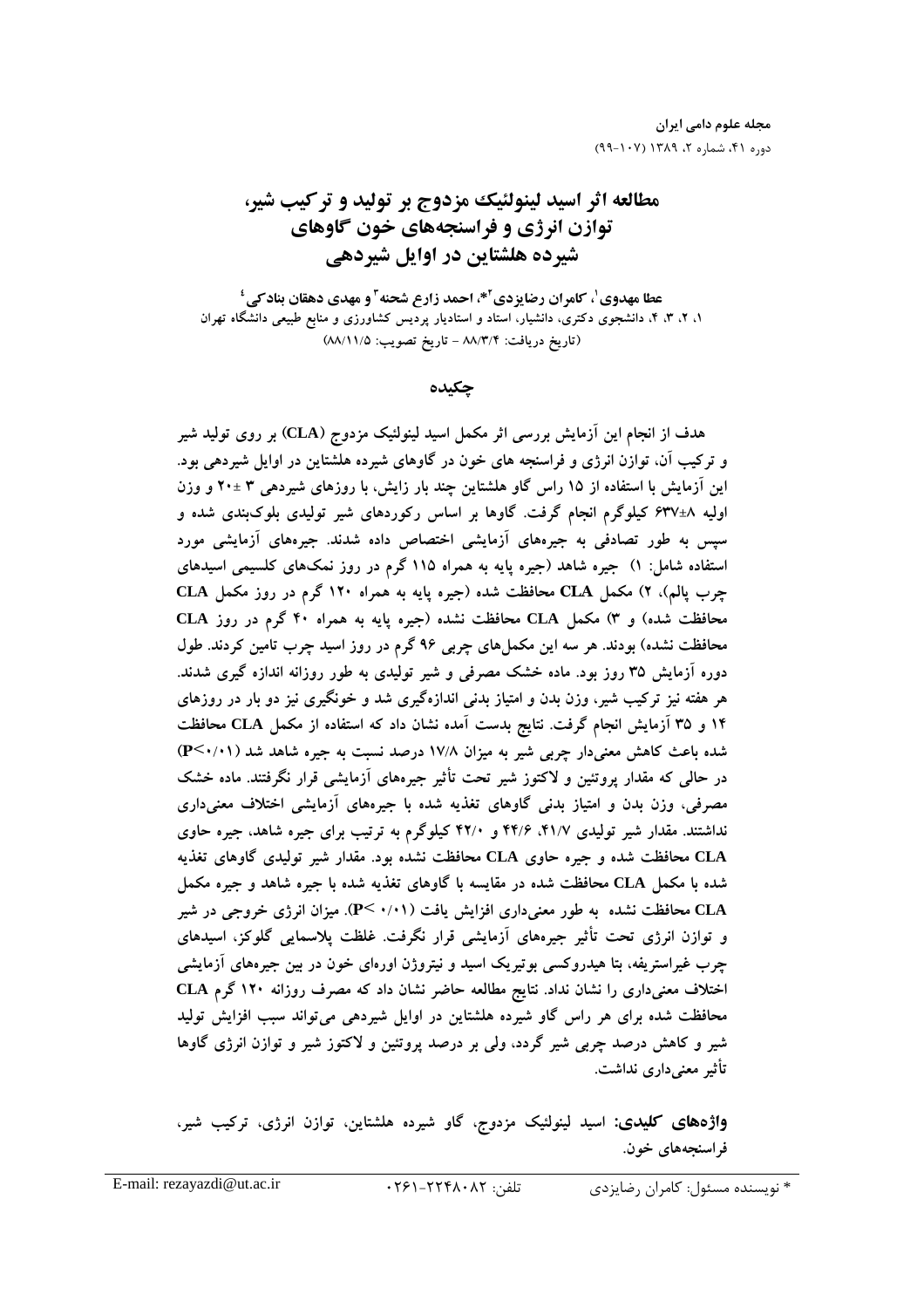غذایی افزایش داد که در این ارتباط میتوان به افزودن منابع غنی از اسید لینولئیک و اسید لینولنیک مانند روغن سويا، روغن كانولا و روغن ماهي به جيره، كاهش نسبت علوفه به کنسانتره در جیره و همچنین استفاده از یونوفرهایی نظیر موننسین اشاره نمود AbuGhazaleh) & Holmes; AbuGhazaleh et al., 2007; Bu et al., .2007; Fellner et al., 1997; Huang et al., 2008) راهكار ديگرى جهت افزايش ميزان CLA در شير، استفاده از مکملهای CLA است. نشان داده شده است كه ايزومر ١٠- ترانس، ١٢- سيس CLA مي تواند سبب کاهش درصد چربی شیر دامها گردد ,Baumgard et al) (2002. در سال های اخیر گزارش شده است که ایزومر ۹- ترانس، ۱۱- سیس CLA نیز قادر به کاهش سنتز چربی شیر است ولی اثر آن در کاهش سنتز چربی شیر از ایزومر ١٠- ترانس، ١٢- سیس CLA كمتر است (Perfield et al., 2007). اغلب اثرهای سودمند CLA به ایزومر ۹- سیس، ۱۱- ترانس CLA نسبت داده میشود ولی این ایزومر سبب کاهش چربی شیر نمی گردد .(Baumgard et al., 2002)

در اغلب موارد گاوهای پر تولید در اوایل دوره شیردهی قادر به تأمین انرژی مورد نیاز خود نیستند و در نتیجه در توازن منفی انرژی قرار گرفته که ممکن است منجر به بروز ناهنجاریهای متابولیکی و اختلالات تولیدمثلی گردد (Huang et al., 2008). راهکارهای مختلفی جهت بهبود توازن انرژی در گاوها وجود دارد که از آن جمله میتوان به افزایش غلظت انرژی جیره از طريق افزايش نسبت كنسانتره به علوفه و استفاده از مکملهای چربی اشاره نمود که این روشها میتواند همراه با اثرهای منفی مانند بروز اسیدوز شکمبهای و كاهش مصرف ماده خشك باشد (NRC, 2001). روش دیگر بهبود توازن انرژی کاهش محتوی انرژی شیر می باشد که از بین ترکیبهای موجود در شیر سنتز چربی شیر از بقیه هزینه بیشتری داشته و در مقایسه با سایر ترکیبهای شیر میتوان آسانتر سنتز آن را از طريق تغيير جيره غذايي تنظيم نمود Baumgard et) .al., 2002; de Veth et al., 2005). در برخی از شرایط

#### مقدمه

اسید لینولئیک مزدوج (CLA)<sup>۱</sup> ایزومرهای موضعی و هندسی اسید لینولئیک (C<sub>18:2</sub> cis-9,cis12) میباشد كه تاكنون ٢۴ نوع ايزومر مختلف آن شناخته شده است (de Veth et al., 2005; Jones et al., 2005; Rodriguez-Alcala et al., 2007). اسيد لينولئيک مزدوج به چند طریق در نشخوارکنندگان سنتز می شود که یکی از این راه ها بیوهیدروژناسیون ناقص اسید لینولئیک و اسید لینولنیک به اسید استئاریک است. راه دیگر سنتز اندوژنوسی CLA در غده پستان و بافت (Fellner et al., 1995; Huang et al., جربی میباشد (2008. ایزومر عمده CLA در شیر نشخوارکنندگان ۹-سیس، ۱۱- ترانس CLA (رومینیک اسید<sup>۲</sup>) است که از اسید واسنیک ۳ (C18:1 trans-11) توسط آنزیم ۵<sup>۹</sup> دی سچوراز<sup>۴</sup> در بافتها سنتز میگردد. اسید واسنیک از ترکیبهای واسطه بیوهیدروژناسیون اسید لینولئیک و اسید لینولنیک به اسید استئاریک است .(Corl et al 9001; Huang et al., 2008) بيش از ٩٠٪ ايزومر ٩− سیس، ۱۱- ترانس CLA از طریق فعالیت آنزیم  $\Delta^{\mathfrak{r}}$  دی سچوراز سنتز میگردد (Kay et al., 2004).

اثرهای سودمند CLA شامل خاصیت ضد سرطان، جلوگیری از گرفتگی رگها، اثر ممانعتکننده از چاقی، جلوگیری از دیابت و تحریک سیستم ایمنی است (Bauman et al., 2001; Jones et al., 2005; Lee et al., 1994; Miller et al., 1994; Pariza et al., 1996) شیر، محصولات لبنی و گوشت نشخوارکنندگان منابع اصلی تأمین CLA در جیره غذایی انسان میباشند (Lawson et al., 2001). اسید واسنیک نیز دارای اثر سودمندی در انسان است زیرا می تواند در انسان تبدیل به ۹- سیس، ۱۱- ترانس CLA گردد (Bu et al., 2007; Turpeinen et al., 2002). مقدار CLA در شير و گوشت نشخوارکنندگان را می توان از طریق دستکاری جیره

<sup>1.</sup> Conjugated linoleic acid

<sup>2.</sup> Ruminic acid

<sup>3.</sup> Vaccenic acid

<sup>4. ∆9-</sup>desaturase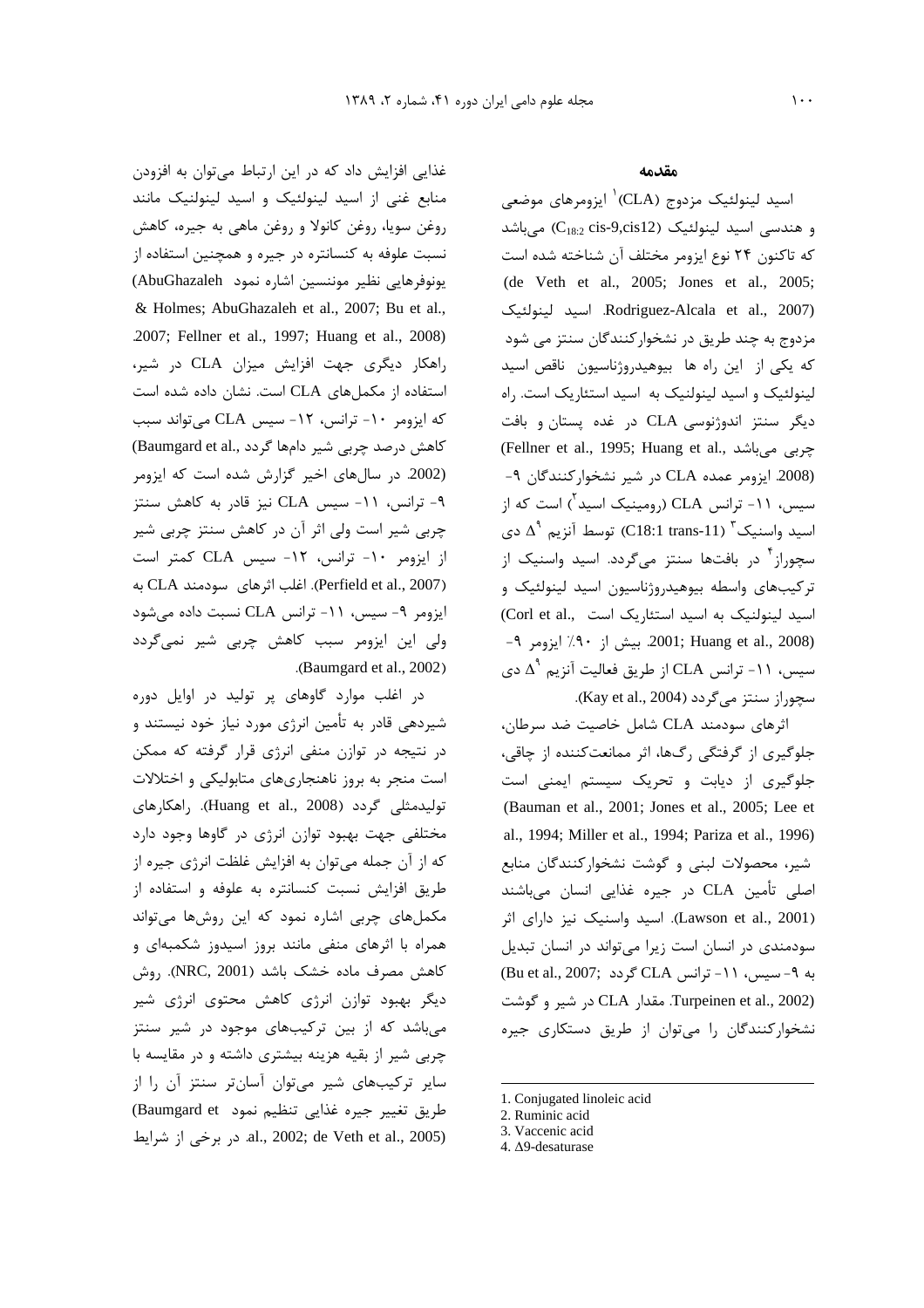که گاوها در توازن منفی انرژی هستند انرژی حاصل از كاهش درصد چربى شير ايجاد شده بواسطه مصرف مكمل CLA، ممكن است منجر به افزايش توليد شير، پروتئین و لاکتوز شیر شود. در برخی مطالعات انجام شده بر روی گاوها در اوایل شیردهی که در توازن منفی انرژی بودند افزایش در شیر تولیدی و مقدار پروتئین شير مشاهده شد (Bernal-Santos et al., 2003). پاسخها به انرژی حاصل از کاهش درصد چربی شیر در گاوها یکسان نبوده و در برخی مطالعات تفاوتی در مقدار شیر تولیدی و پروتئین شیر گاوها در اوایل شیردهی (Castaneda-Gutierrez et al., 2005; Moore ديده نشد et al., 2004). اثرات مكمل CLA بر فراسنجههاى خون متفاوت بوده است. گلوکز و اسیدهای چرب غیراستریفه خون تحت تأثير مكمل CLA در برخي مطالعات قرار (Bernal-Santos et al., 2003; Castaneda- نگرفت Gutierrez et al., 2005) در صورتی که در مطالعهای بر روی مکمل CLA سبب افزایش گلوکز و کاهش اسیدهای چرب غیراستریفه شده بود ..Odens et al  $.2007)$ 

هدف از انجام این آزمایش مطالعه اثر مکمل اسید لینولئیک مزدوج محافظت شده و محافظت نشده بر تولید شیر و ترکیبات آن، توازن انرژی و فراسنجههای خون در گاوهای شیرده هلشتاین در اوایل شیردهی بود.

## مواد و روشها

این پژوهش با استفاده از ۱۵ راس گاو هلشتاین چند بار زایش کرده در اوایل دوره شیردهی با روزهای شیردهی ۲۰±۲۰ و وزن اولیه ۶۳۷±۶۳۷ کیلوگرم انجام شد. این آزمایش شامل ۱۴ روز دوره عادتدهی و ۳۵ روز دوره اصلی آزمایش بود. گاوها بر اساس رکورد شیر تولیدی در قالب طرح بلوک کاملاً تصادفی بلوکبندی شده و به طور تصادفی به جیرههای آزمایشی اختصاص داده شدند. جیرههای آزمایشی شامل جیره اول (جیره شاهد) حاوی جیره پایه به همراه ۱۱۵ گرم در روز نمکھای کلسیمی اسیدھای چرب پالم، جیرہ دوم حاوي جيره يايه به همراه ١٢٠ گرم در روز مكمل CLA

محافظت شده و جیره سوم حاوی جیره پایه به همراه گرم در روز CLA محافظت نشده بود که به نسبت  $f$ ۰ مساوی جایگزین نمکهای کلسیمی اسیدهای چرب شده بود. از آنجایی که در این آزمایش مصرف مقدار مشخصی از مکمل چربی مد نظر بوده، مکمل چربی مورد نظر به صورت ریختن بر روی خوراک<sup>۱</sup> (سرک) استفاده شد و در نتیجه مقدار آن بر اساس گرم در روز بیان گردید. مکمل چربی کلسیمی مورد استفاده در جیره شاهد به این علت استفاده شد که جیرهها از نظر انرژی یکسان باشد. مکمل چربی کلسیمی دارای ۸۳/۵ درصد اسید چرب، مکمل CLA محافظت شده ۸۰ درصد و مکمل CLA محافظت نشده حاوی ۱۰۰ درصد اسید چرب بود، و هر سه مکمل ۹۶ گرم در روز اسید چرب تأمين كردند. جيره پايه توسط نرمافزار CPM-Dairy V3.08 متوازن شد (جدول ۱ و ۲).

| مواد خوراکی<br>مقدار<br>$Y \cdot / 9V$<br>يونجه<br>۱۹/۲۳<br>ذرت سيلو شده<br>$\binom{1}{1}$<br>جو<br>۱۳/۱۱<br>ذر ت<br>گندم<br>۳/۹۳<br>۱۰/۹۴<br>كنجاله سويا<br>كنجاله كانولا<br>۱۰/۹۴<br>تفاله چغندر قند<br>۵۱۴۶<br>۰۱۶۰<br>بى كربنات سديم<br>نمک<br>$\cdot/\wedge \Delta$<br>كربنات كلسيم<br>$\cdot/\lambda$<br>دى كلسيم فسفات<br>۱۱۵.<br>.49. | (بر حسب درصد در ماده خشک) |                      |  |  |  |  |  |
|-----------------------------------------------------------------------------------------------------------------------------------------------------------------------------------------------------------------------------------------------------------------------------------------------------------------------------------------------|---------------------------|----------------------|--|--|--|--|--|
|                                                                                                                                                                                                                                                                                                                                               |                           |                      |  |  |  |  |  |
|                                                                                                                                                                                                                                                                                                                                               |                           |                      |  |  |  |  |  |
|                                                                                                                                                                                                                                                                                                                                               |                           |                      |  |  |  |  |  |
|                                                                                                                                                                                                                                                                                                                                               |                           |                      |  |  |  |  |  |
|                                                                                                                                                                                                                                                                                                                                               |                           |                      |  |  |  |  |  |
|                                                                                                                                                                                                                                                                                                                                               |                           |                      |  |  |  |  |  |
|                                                                                                                                                                                                                                                                                                                                               |                           |                      |  |  |  |  |  |
|                                                                                                                                                                                                                                                                                                                                               |                           |                      |  |  |  |  |  |
|                                                                                                                                                                                                                                                                                                                                               |                           |                      |  |  |  |  |  |
|                                                                                                                                                                                                                                                                                                                                               |                           |                      |  |  |  |  |  |
|                                                                                                                                                                                                                                                                                                                                               |                           |                      |  |  |  |  |  |
|                                                                                                                                                                                                                                                                                                                                               |                           |                      |  |  |  |  |  |
|                                                                                                                                                                                                                                                                                                                                               |                           |                      |  |  |  |  |  |
|                                                                                                                                                                                                                                                                                                                                               |                           | مكمل معدني- ويتاميني |  |  |  |  |  |

جدول ۱- اجزای تشکیل دهنده جیره پایه

١- هر كيلوگرم از اين مكمل داراي ۵۰۰ هزار واحد بين المللي ويتامين A، ۲۰۰ هزار واحد بين المللي ويتامين D3، ۴۰۰۰ ميلي گرم ويتامين E ۵۰۰ میلی گرم آنتی اکسیدانت، ۱۹۰ گرم کلسیم، ۸۰ گرم فسفر، ۲۱ گرم منیزیم، ۳۰۰۰ میلی گرم آهن، ۶۰ گرم سدیم، ۳۰۰ میلی گرم مس، ۲۰۰۰ میلی گرم منگنز، ۳۰۰۰ میلی گرم روی، ۱۰۰ میلی گرم کبالت، ۱۰۰ میلی گرم پد و ۳۵ میلی گرم سلنیوم بود.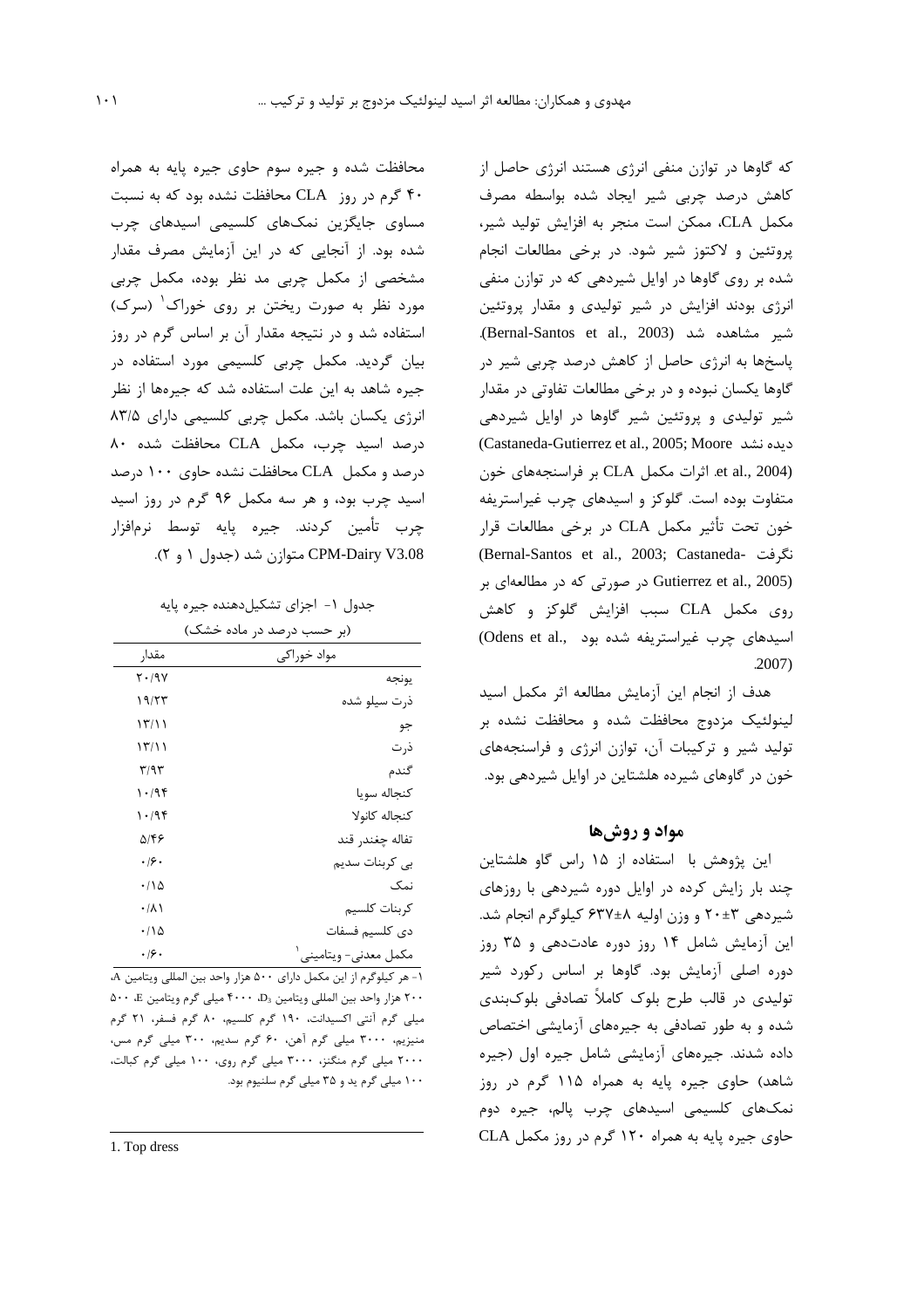جدول ٢- انرژي و ترکيب شيميايي جيره پايه

| مقدا,             | انرژي و ماده مغذي                       |
|-------------------|-----------------------------------------|
| ۱۱۶۵              | انرژی خالص شیردهی (مگاکالری در کیلوگرم) |
| ۱۷/۵              | پروتئين خام (درصد)                      |
| ۳۲/۲              | دیواره سلولی (درصد)                     |
| ۱۹/۹              | دیواره سلولی عاری از همی سلولز (درصد)   |
| ۳/۱               | عصاره اترى (درصد)                       |
| ۰/۹۱              | كلسيم (درصد)                            |
| $\cdot$ /5 $\tau$ | فسفر (درصد)                             |
| 59187             | ماده خشک                                |

مکمل CLA محافظت شده حاوی ۲۰ درصد CLA به نسبت مساوی از دو ایزومر ۹- سیس، ۱۱- ترانس و ١٠- ترانس، ١٢- سيس بود و مكمل CLA محافظت نشده حاوی ۶۰ درصد CLA به نسبت مساوی از دو ایزومر ۹- سیس، ۱۱- ترانس و ۱۰- ترانس، ۱۲- سیس بود که توسط شرکت Ludwigshafen, BASF) Germany) تامین شدند. مقدار هر یک از دو ایزومر ۹-سیس، ١١- ترانس و ١٠- ترانس، ١٢- سیس در جیرههای دوم و سوم ۱۲ گرم بود. گاوها در جایگاه انفرادی نگهداری شدند و خوراکدهی بصورت انفرادی بود و آبخوری خودکار نیز در داخل هر جایگاه نصب گردیده و حیوانات دسترسی آزاد به آب و سنگ نمک داشتند. گاوها در دو نوبت صبح (ساعت ٨) و عصر (ساعت ١۶) به صورت آزاد و در حد اشتها تغذيه شدند. شیردوشی سه بار در روز انجام گرفت. گاوها هر هفته یکبار توزین میشدند و همچنین امتیاز بدنی هر گاو توسط دو نفر هر هفته يكبار تعيين گرديد.

پروتئین خام، ماده خشک، خاکستر و ماده آلی نمونههای مواد خوراکی و باقیمانده خوراک بر اساس روش های AOAC (2000) و مقادیر NDF و ADF بر اساس روش .Van soest et al (1991) اندازهگیری شدند. مقدار تولید شیر روزانه گاوها در کل دوره آزمایش به صورت روزانه ثبت گردید. هر هفته نمونهبرداری از شیر هر یک از گاوها انجام گرفته (۵ نمونه در کل دوره آزمایش و نمونهها در روز چهارم هر هفته گرفته شدند) و نمونههای جمعآوری شده در دمای ۴ درجه سانتي گراد نگهداري و مقادير پروتئين، چربي و لاكتوز آن توسط دستگاه میلکو اسکن اندازهگیری شد. انرژی خروجی در شیر و توازن خالص انرژی بر اساس

فرمول های زیر محاسبه شدند (NRC, 2001): = انرژی خروجی در شیر

(۶۲۷×۰/۰۵۴۷درصد پروتئین شیر + (۰۳۹۵×۰/۰۳درصد لاکتوز شیر)] کیلو گرم شیر تولیدی×[ (۰۹۲۹-۰/۰×درصدچربی شیر) +

= توازن خالص انرژى

[انرژی خالص شیردهی در جیره پایهو مکمل×ماده خشک مصرفی] [انرژی خروجی در شیر + ۰/۰۸×(<sup>۷۵).</sup>وزن بدن)] –

در روزهای ۱۴ و ۳۵ دوره اصلی آزمایش خونگیری از سیاهرگ دمی در ساعتهای صفر و ۴ ساعت بعد از مصرف خوراك توسط لولههاى ونوجكت حاوى سديم هپارین انجام گرفت نمونههای خون سریعاً با ۳۰۰۰ دور در دقیقه و به مدت ۱۵ دقیقه سانتریفیوژ گردید و پلاسمای آنها در ٢٠- درجه سانتي گراد منجمد شد. پس از یخگشایی نمونهها غلظتهای گلوکز، اسیدهای چرب غیر استریفه (NEFA) و بتا هیدروکسی بوتیریک اسید (BHBA) با استفاده از کیتهای آزمایشگاهی شرکت Randox و نیتروژن اورهای خون (BUN) و تری گلیسرید با استفاده از کیتهای آزمایشگاهی شرکت پارس آزمون (تهران، ايران) تعيين گرديد. مدل آماری

دادههای آزمایش حاضر توسط نرم افزار SAS v9.1 تجزیه و تحلیل آماری گردید. مدل آماری مورد استفاده شامل:

 $Y_{ii} = \mu + T_i + B_i + e_{ii}$  $T_i$  در این مدل  $Y_{ij}$  متغیر وابسته،  $\mu$  میانگین کل اثرجیره،  $B_j$ اثر بلوک و  $e_{ij}$  اثر باقی مانده بود.

برای صفتهایی مانند ترکیبهای شیر که بیش از یک بار در طول دوره آزمایش اندازهگیری شدند، تجزیه و تحلیل آماری با استفاده از Proc Mixed و به روش Repeated measurement انجام گرفت. مدل آماری مورد استفاده برای این دادهها عبارت بود از:  $Y_{ijkl} = \mu + T_i + B_i + W_l + TW_{il} + e_{ijk}$ 

 $T_i$  در این مدل  $Y_{ijkl}$  متغیر وابسته،  $\mu$  میانگین کل اثر جيره،  $B_i$ اثر بلوک،  $W_1$  اثر زمان،  $W_{ii}$  اثر متقابل تیمار و زمان و e<sub>ijk</sub> اثر باقی مانده بود.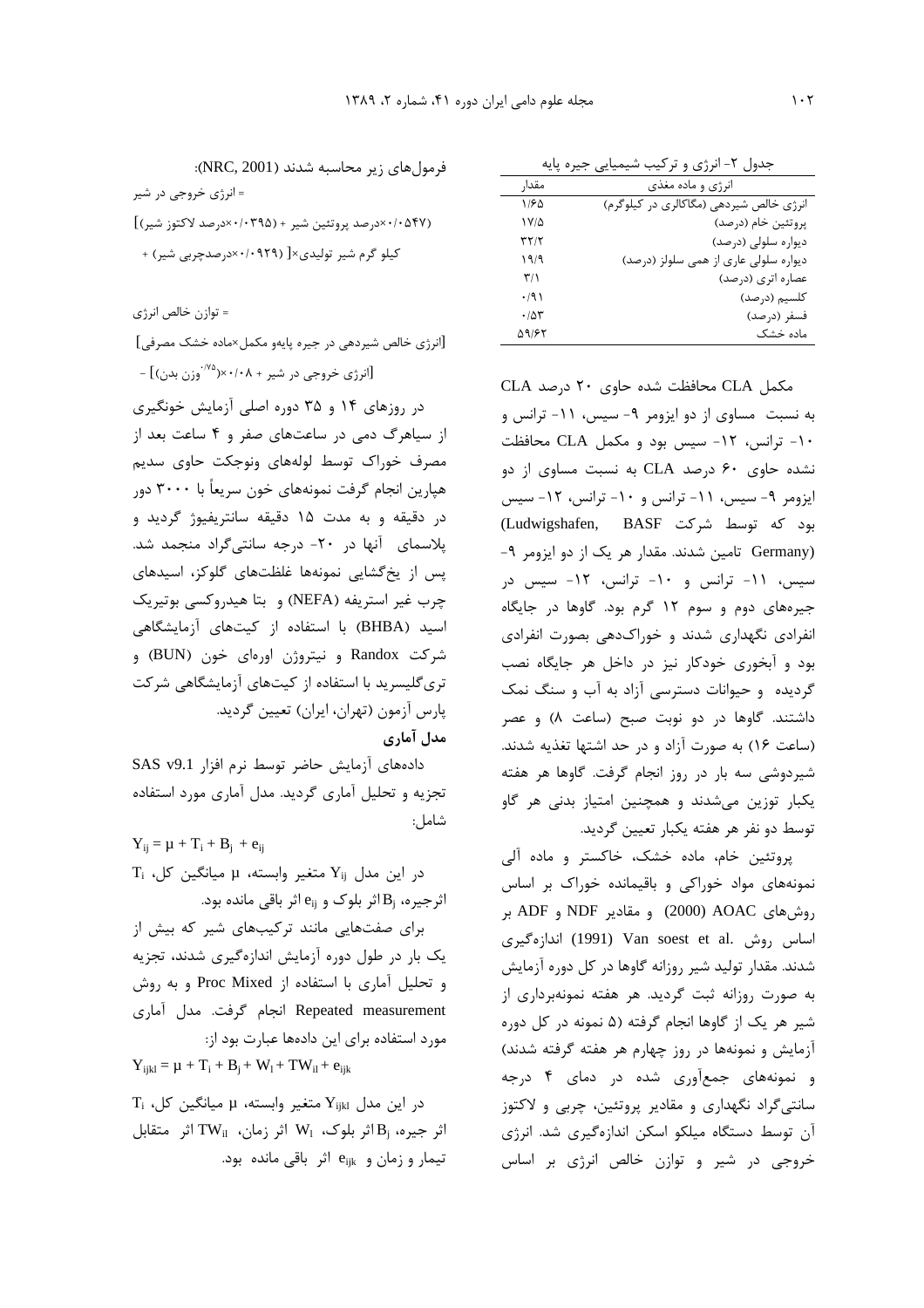آزمایشے<sub>،</sub> باشد.

شیر تولیدی گاوهای تغذیه شده با جیره حاوی مکمل CLA محافظت شده در مقایسه با جیره شاهد و جيره حاوى مكمل CLA محافظت نشده افزايش يافت (P< ·/·۱) (جدول ٣). درصد چربی شیر گاوهایی که با جیره حاوی مکمل CLA محافظت شده تغذیه شده بودند در مقایسه با جیرههای دیگر به طور معنیداری کاهش یافت (P<۰/۰۱) همچنین مقدار چربی شیر تولیدی روزانه نیز در تیمار CLA محافظت شده کاهش یافت (P<۰/۰۱). درصد پروتئین شیر، مقدار پروتئین شیر تولیدی روزانه، درصد لاکتوز شیر و میزان لاکتوز شیر تولیدی روزانه تحت تأثیر جیرههای آزمایشی قرار نگرفتند (جدول۳). افزایش مقدار شیر تولیدی در گاوهایی که جیره حاوی مکمل CLA محافظت شده را خورده بودند، احتمالاً به دلیل این است که درصد چربی شیر در این گاوها کاهش پیدا کرده بود و انرژی حاصل از آن باعث افزایش تولید شیر گردیده بود. کاهش درصد چربی شیر در هنگام استفاده از مکمل CLA در توافق با نتايج آزمايشات .Perfield et al (2004, 2007)، (2007) Odens et al. (2005a,b) Moore et al. .(2008) Haung et al (2008) در اوايل و اواسط شيردهي بود. البته برخی از محققین نیز کاهش درصد چربی شیر را در هنگام استفاده از مکمل CLA مشاهده نکردند Castaneda-Gutierrez et al., 2007) كه بەنظر مى رسد کاهش درصد چربی شیر توسط مکمل CLA تابعی از میزان مصرف مکمل، درصد ایزومر ۱۰- ترانس، ۱۲-سیس CLA در مکمل و همچنین شکل مصرف مکمل (به صورت افزودن به خوراک مصرفی یا تزریق مستقیم آن در شیردان) باشد. مکانیسم احتمالی کاهش درصد چربی شیر توسط ایزومر ۱۰- ترانس، ۱۲- سیس کاهش فراوانی mRNA برای آنزیم کلیدی در تولید چربی شیر است (Moore et al., 2004) عدم كاهش ميزان چربي شیر در گاوهای تغذیه شده با CLA محافظت نشده در مقایسه با جیره شاهد احتمالا به دلیل میزان مصرف کم آن و در نتیجه اشباع شدن بیشتر آن توسط باکتریهای موجود در شکمبه میباشد. درصد پروتئین شیر، مقدار پروتئین شیر تولیدی روزانه، درصد لاکتوز شیر و میزان لاكتوز شير توليدي روزانه تحت تأثير جيرههاي آزمايشي

#### نتايج و بحث

ماده خشک مصرفی، وزن بدن و سایر صفتهای تولیدی گاوهای تغذیه شده با جیرههای آزمایشی در جدول ۳ گزارش شده است. بین ماده خشک مصرفی گاوها تفاوت معنىدارى وجود نداشت كه با نتايج بسیاری از محققین مطابقت داشت Bernal-Santos et) al., 2003; Castaneda-Gutierrez et al., 2007; Castaneda-Gutierrez et al., 2005; Odens et al., (2007. نتايج برخى تحقيقات نشان داده است كه مصرف مقادیر بالای چربیهای غیراشباع با چندین باند دوگانه در مقایسه با چربیهای اشباع می توانند سبب کاهش ماده خشک مصرفی گردد در تعدادی تحقیقات نیز حتی در زمان مصرف زیاد مکملهای چربی حاوی اسیدهای چرب غیر اشباع تغییری در ماده خشک مصرفی مشاهده نشد (Bu et al., 2007; Huang et al., 2008). كاهش مقدار ماده خشک مصرفی در اثر مصرف مکملهای چربی بویژه در هنگام مصرف زیاد مکملهای چربی دارای سطوح بالای اسیدهای چرب غیراشباع به اثر منفی چربیها بر روی میکرو ارگانیسمهای شکمبه و در نتيجه كاهش قابليت هضم الياف در شكمبه مربوط است که این اثر منفی بر هضم الیاف با افزایش تعداد Litherland et al. پیوندهای دوگانه افزایش مییابد. (2005) و .Bradford et al و (2008) افزايش غلظت يلاسمايي ييتيد شبيه گلوكاگون-١ (GLP\_I) را با تزريق اسيدهاى چرب غيراشباع مشاهده كردند. GLP\_I یک پپتید دستگاه گوارش است که ترشح مشابه با کوله سیستوکینین دارد که می تواند سبب کاهش خوراک مصرفي شود.

علت عدم تغییر در مقدار ماده خشک مصرفی در این پژوهش را میتوان مربوط به میزان مصرف پایین مکمل چربی و همچنین استفاده از فرمهای محافظت شده مکملهای چربی در جیره دانست. در جیره مکمل CLA محافظت نشده نیز مقدار مصرف مکمل بسیار کم بود و به همین دلیل اثری بر ماده خشک مصرفی نداشت.

همچنین اختلاف معنیداری در وزن بدن و امتیاز بدنی گاوها در بین جیرههای آزمایشی مشاهده نشد. شاید وضعیت توازن انرژی بتواند دلیلی بر عدم تغییر در وزن بدن و امتياز بدني گاوهاي تغذيه شده با جيرههاي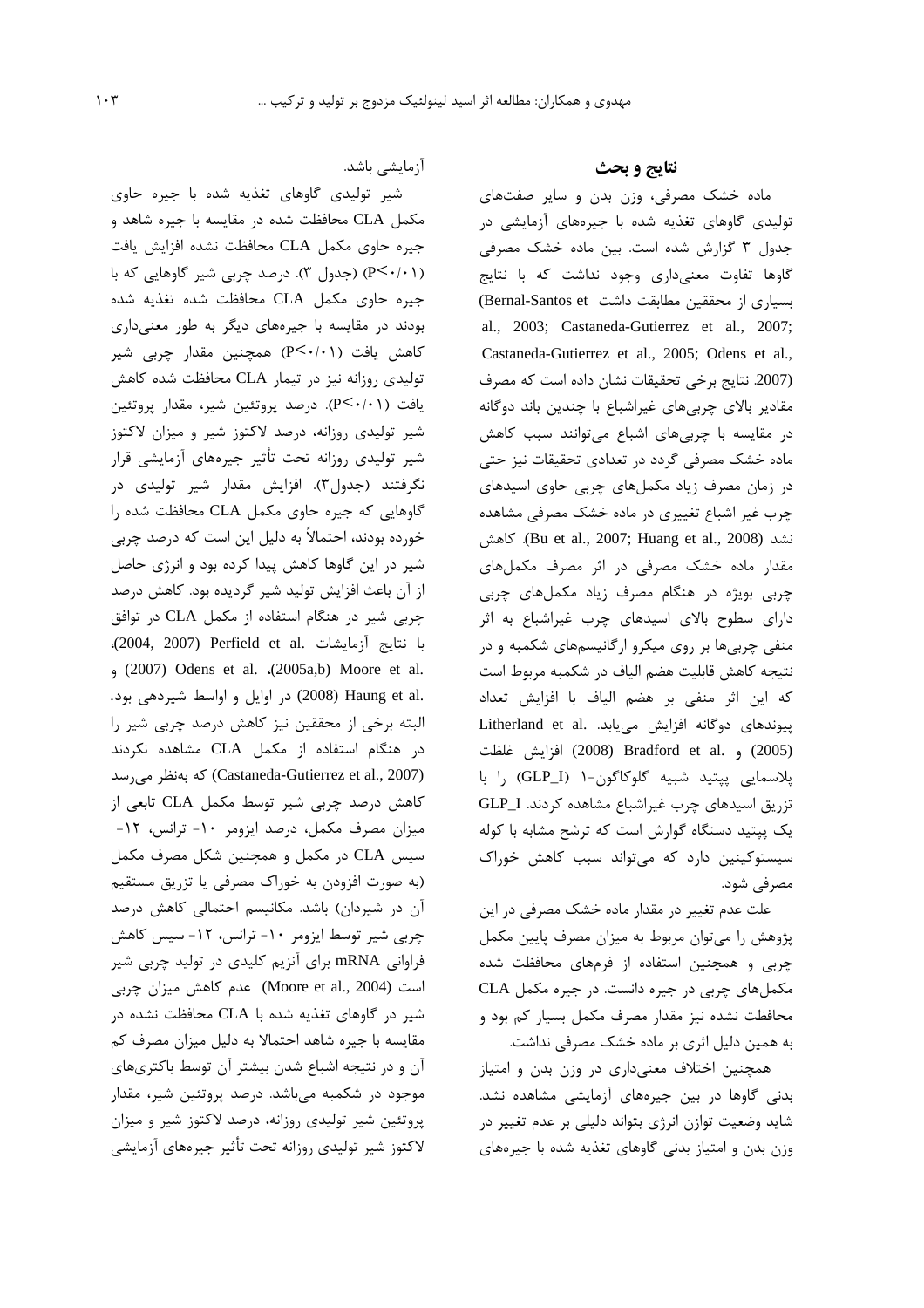انجام گرفته بر روی مکملهای اسیدهای چرب و به ویژه مكملهاى CLA مىباشد. درصد لاكتوز شير از ثابت ترین اجزای شیر می باشد و کمتر تحت تأثیر نوع جیره قرار می گیرد. مکمل CLA محافظت شده در این مطالعه سبب افزایش عددی در مقدار لاکتوز شیر شده بود که به دلیل افزایش مقدار تولید شیر و عدم تغییر درصد لاكتوز شير بود.

همچنین انرژی خروجی در شیر گاوها اختلاف معنى دارى نداشت (P<٠/٠١) زيرا با وجود كاهش درصد چربی شیر در هنگام استفاده از مکمل CLA محافظت شده انرژى آن سبب افزايش توليد شير گاوها گردید و در نتیجه انرژی خروجی در شیر تغییر معنیداری نکرد. توازن انرژی نیز تحت تأثیر جیرههای آزمایشی قرار نگرفت (جدول ۳). توازن انرژی در گاوهای شیرده از اختلاف بین انرژی مصرفی و انرژی صرف شده جهت نگهداری و تولید شیر بدست میآید و با توجه به اینکه خوراک مصرفی روزانه، وزن بدن و همچنین انرژی خروجي در شير اختلاف معني داري در بين جيرههاي آزمایشی نداشتند، اختلافی در توازن انرژی در بین جیرههای آزمایشی مشاهده نشد (NRC, 2001).

قرار نگرفتند (جدول٣) كه با نتايج آزمايشهاى (2008) Huang et al. (2002, 2007) Perfield et al. در توافق است. با این وجود در ارتباط با اثر مکملهای چربی بر پروتئین شیر نتایج بدست آمده از آزمایشهای مختلف ضد و نقیض هستند. کاهش درصد پروتئین شیر در هنگام مصرف مکملهای چربی به خصوص در هنگام مصرف مقادیر زیاد مکملهای چربی غنی از اسیدهای چرب غیراشباع محافظت نشده می تواند مربوط به اثرات منفی این چربیها بر تخمیر میکروبی و در نتیجه کاهش پروتئین میکروبی وارد شده به روده کوچک باشد یا به دلیل افزایش مقدار شیر، پروتئین شیر رقیق شده بوده و همچنین به دلیل کاهش جریان خون به غده پستان و کاهش جذب اسیدهای آمینه توسط پستان و در نتیجه Ols & Huber, المش سنتز پروتئين در پستان باشد Harvatine & Allen (2000) Dhiman et al. .1994) (2006) و .Bu et al (2007) نيز در هنگام مصرف مکملهای چربی اثری بر پروتئین شیر مشاهده نکردند. ولی استفاده از مکمل چربی در آزمایش Delbecchi et .al (2001) سبب كاهش درصد يروتئين شير شد. درصد لاكتوز چربى شير در آزمايش حاضر تحت تأثير مكمل CLA قرار نگرفت كه اين يافته در توافق با اكثر مطالعات

| P تيمار                         | 'SEM                       | CLA محافظت نشده               | محافظت شده $\rm CLA$          | شاهد                               | صفت                                                |
|---------------------------------|----------------------------|-------------------------------|-------------------------------|------------------------------------|----------------------------------------------------|
| $\cdot$ / $\vee$ $\triangle$    | $\cdot$ /٢                 | YY/Y                          | $\Upsilon \Upsilon / \cdot$   | $\Upsilon \Upsilon / \Upsilon$     | ماده خشک مصرفی (کیلوگرم در روز)                    |
| .78                             | ٣                          | 555                           | 55.                           | 551                                | وزن بدن (کیلوگرم)                                  |
| .109                            | $\cdot$ / $\cdot$ $\Delta$ | $Y$ /9                        | Y/9                           | $\mathbf{r}'$ .                    | امتياز بدنى                                        |
| $\langle \cdot   \cdot \rangle$ | $\cdot$ /٣                 | $f\gamma b$                   | f f / a                       | $f1/Vb^T$                          | تولید شیر (کیلوگرم در روز)                         |
|                                 |                            |                               |                               |                                    | چربی شیر                                           |
| $\langle \cdot   \cdot \rangle$ | $.$ $\cdot$ $\uparrow$     | $\mathbf{r}$ / $\mathbf{r}$ a | $Y/Y$ ۶ $b$                   | $\mathbf{r}/\mathbf{r}/\mathbf{a}$ | د, صد                                              |
| $\langle \cdot   \cdot \rangle$ | $\cdot$ / $\cdot$ $\cdot$  | $\frac{1}{\pi}$               | 1/5                           | $\sqrt{f} \cdot a$                 | کیلوگرم در روز                                     |
|                                 |                            |                               |                               |                                    | پروتئين شير                                        |
| .149                            | $.$ $\cdot$ $\uparrow$     | $\Upsilon/\Upsilon$           | $\mathbf{r}/\cdot \mathbf{A}$ | $\Upsilon/\Upsilon$                | د, صد                                              |
| $\cdot/11$                      | $\cdot$ / $\cdot$ $\tau$   | 1/T                           | 1/TV                          | 1/T1                               | کیلوگرم در روز                                     |
|                                 |                            |                               |                               |                                    | لاكتوز شير                                         |
| .180                            | $\cdot/\cdot7$             | f/97                          | $f/\lambda$ 9                 | f/91                               | د, صد                                              |
| $.   . \rangle$                 | $\cdot/\cdot$ ۳            | $Y/\cdot \Lambda$             | Y/1Y                          | $Y/\cdot 5$                        | کیلوگرم در روز                                     |
| .77V                            | $\cdot$ /۳۲                | <b>YA/1Y</b>                  | $\frac{1}{2}$                 | $Y\Lambda/Y9$                      | انرژی خروجی در شیر (مگا کالری در روز) <sup>۴</sup> |
| .141                            | .71                        | .185                          | .791                          | .751                               | توازن خالص انرژی (مگا کالری در روز) <sup>۵</sup>   |

جدول۳- ماده خشک مصرفی، تولید شیر و ترکیب آن و توازن انرژی گاوهای تغذیه شده با جیرههای آزمایشی

۰.۳ درج حروف به معنای اختلاف معنی دار در سطح ۰/۰۵ است ٢. اثرات متقابل جيره و زمان معنىدار نبود Standard error of The mean . ۴. انرژی خروجی در شیر بر اساس معادله NRC (2001) به شرح زیر محاسبه شده است:

کیلوگرم شیر تولیدی×[ (۰۹۲۹/۰×درصدچربی شیر) + (۰۵۴۷/۰×درصد پروتئین شیر + (۰۳۹۵/۰۳مدرصد لاکتوز شیر)] = انرژی خروجی در شیر ۵. توازن خالص انرژی بر اساس معادله NRC (2001) به شرح زیر محاسبه شده است:

[ انرژی خروجی در شیر + ۰/۰۸×(<sup>۷۸</sup> وزن بدن)] - [ انرژی خالص شیردهی در جیره پایه و مکمل× ماده خشک مصرفی ] = توازن خالص انرژی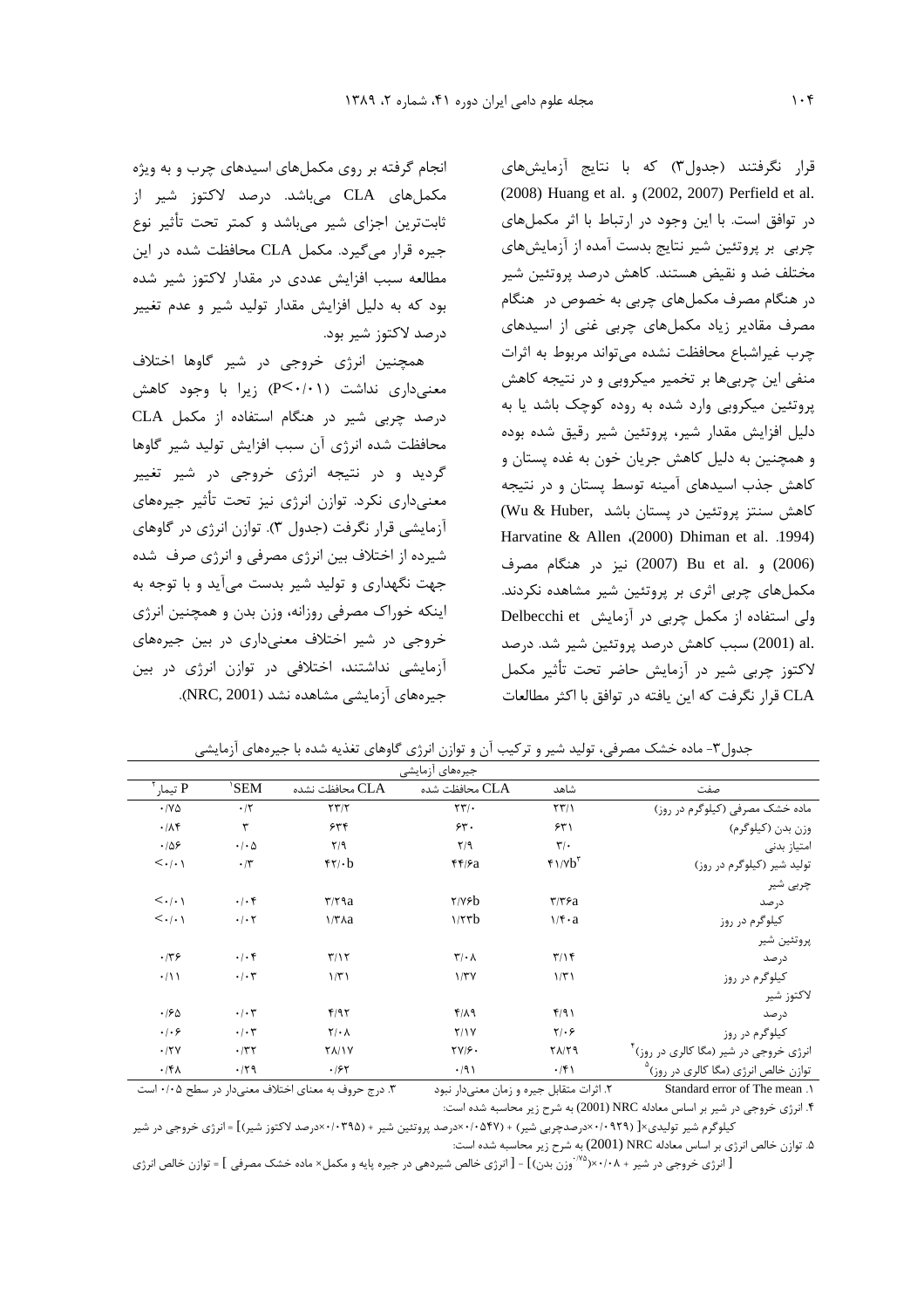فراسنجههای خونی گاوهای تغذیه شده با جیرههای آزمایشی در جدول ۴ گزارش شده است. تفاوت معنی داری در میزان گلوکز خون گاوها در بین جیرههای آزمایشی مشاهده نشد. عدم تغییر در مقدار گلوکز خون با يافتههاي .Bernal-Santos et al (2003) و .castaneda - Gutierrez et al) مشابه بود ولی با مطالعه .Odens et al (2007) تطابق نداشت. بهبود در ار (2007) Odens et al. مقدار گلوکز خون در مطالعه شاید بتوان به بهبود توازن انرژی در این مطالعه دانست در حالیکه در مطالعه حاضر جیرههای آزمایشی تأثیری بر توازن انرژی نداشتند. همچنین میزان نیتروژن اورمای يلاسماي خون گاوها نيز تحت تأثير جيرههاي آزمايشي قرار نگرفت.

نتایج تحقیق حاضر نشان داد که جیرههای آزمایشی اثری بر میزان اسیدهای چرب غیراستریفه (NEFA) و بتا هیدروکسی بوتیریک اسید (BHBA) پلاسمای خون گاوها نداشتند. این یافته ها در توافق با نتایج تحقیقات , (2004) Moore et al. (2003) Bernal-Santos et al. .2007) Castaneda-Gutierrez et al بود ولي با نتايج .Odens et al) مشابه نبود. احتمالاً علت عدم تفاوت معنى دار مقدار NEFA و BHBA را مى توان به عدم تأثير معنى دار مكمل CLA بر توازن انرژى گاوها در این پژوهش مرتبط دانست. زیرا زمانی که بهبود در توازن انرژی در اوایل شیردهی به وجود میآید انتظار می,رود که بسیج چربی از بافت چربی کاهش پیدا کند و نهایتاً سبب کاهش مقدار NEFA در پلاسما گردد.

در مطالعه .Odens et al مصرف مكمل CLA سبب بهبود توازن انرژی گردید و سبب کاهش NEFA در پلاسما شد. در حالی که در مطالعه حاضر مصرف مکمل CLA اثری بر توازن انرژی نداشته و همانطو, که انتظار می فت، غلظت NEFA و BHBA در پلاسمای خون گاوها تغییر معنیداری پیدا نکرد. نتیجەگیری کلی

نتايج پژوهش حاضر نشان داد كه مصرف مكمل اسید لینولئیک مزدوج محافظت شده در گاوهای شیرده هلشتاین در اوایل دوره شیردهی می تواند سبب افزایش تولید شیر و کاهش درصد چربی شیر گردد ولی بر درصد پروتئین و لاکتوز شیر گاوها تأثیری نداشت. همچنین مصرف اسید لینولئیک محافظت نشده تغییر معنیداری در مقدار تولید و ترکیب شیر تولیدی بوجود .<br>نیاورد. علاوه بر این مکمل اسید لینولئیک مزدوج محافظت شده و نشده در شکمبه تأثیری بر فراسنجههای خونی و توازن انرژی در گاوهای هلشتاین در اوایل شیردهی نداشتند.

### سیاسگز اری

از معاونت پژوهشي پرديس كشاورزي و منابع طبيعي دانشگاه تهران جهت حمایت مالی از پژوهش حاضر قدردانی می گردد. از شرکت BASF نیز جهت تأمین مكمل اسيد لينولئيك مزدوج جهت انجام اين يژوهش تشکر مے شود.

جدول ۴- فراسنجههای پلاسمای خون گاوهای تغذیه شده با جیرههای آزمایشی **SEM** P جيره ٣ جيره ٢ فراسنجه های خون جيره ١  $.195$  $\cdot/\Delta$  $\Delta\lambda/\epsilon$  $\Delta$ 9/1  $\Delta\lambda/\Upsilon$ گلوکز (میلی گرم در دسی لیتر) ٢۶٣ ٢٧٥ ٢۶٩  $\cdot/\Delta$  $\gamma$ NEFA (میکرو مول در لیتر)  $\cdot$ /۴۲  $\lambda$  $\Delta \cdot \tau$ **FAY** ۵۱۱ BHBA (میکرو مول در لیتر)  $.149$  $.19$  $1Y/T$  $1 V/\Delta$  $\frac{1}{\sqrt{2}}$ BUN (میلی گرم در دسی لیتر)

\* اثرات متقابل تیمار و زمان نیز در مورد فراسنجه های خونی معنیدار نبود.

#### **REFERENCES**

- AbuGhazaleh, A. A. & Holmes, L. D. (2007). Diet supplementation with fish oil and sunflower oil to increase conjugated linoleic acid levels in milk fat of partially grazing dairy cows. Journal of Dairy Science, 90, 2897-2904.
- 2. AbuGhazaleh, A. A., Felton, D. O. & Ibrahim, S. A. (2007). Milk conjugated linoleic acid response to fish oil and sunflower oil supplementation to dairy cows managed under two feeding systems. Journal of Dairy Science, 90, 4763-4769.
- 3. Association of Official Analytical Chemists. (2000). Official Methods of Analysis. 17th ed. AOAC,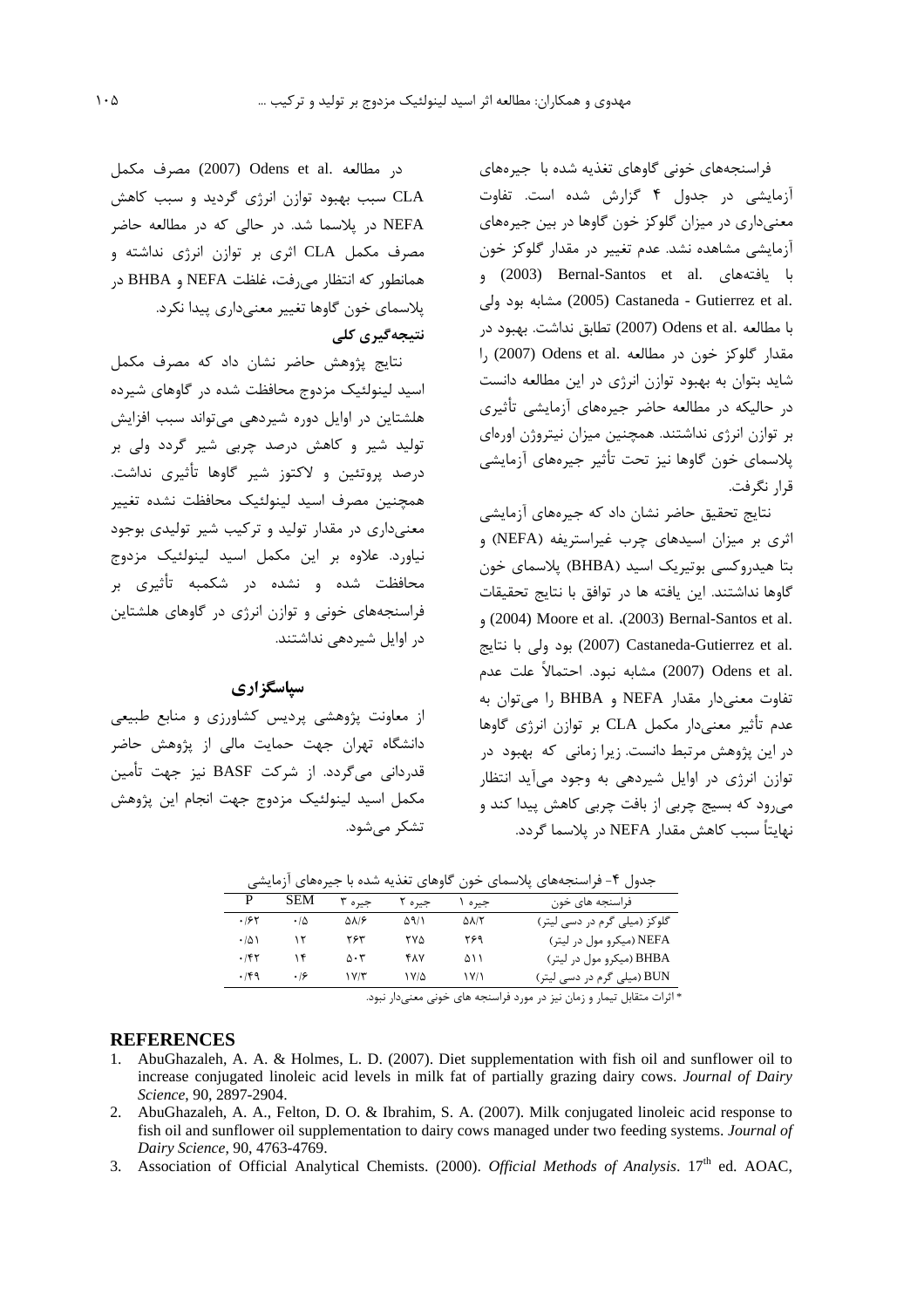Washington, DC.

- 4. Bauman, D. E., Corl, B. A., Baumgard, L. H. & Griinari, J. M. (2001). Conjugated linoleic acid (CLA) and the dairy cow. Pages. 221-250 In Recent Advances in Animal Nutrition. P. C. Garnsworthy and J. Wiseman, ed. Nottingham University Press, Nottingham, UK.
- 5. Baumgard, L. H., Matitashvili, E., Corl, B. A., Dwyer, D. A. & Bauman, D. E. (2002). Trans-10, cis-12 Conjugated linoleic acid decreases lipogenic rates and expression of genes involved in milk lipid synthesis in dairy cows. *Journal of Dairy Science*, 85, 2155-2163.
- 6. Bernal-Santos, G., Perfield, J. W., Barbano, D. M., Bauman, D. E. & Overton, T. R. (2003). Production responses of dairy cows to dietary supplementation with conjugated linoleic acid (CLA) during the transition period and early lactation. *Journal of Dairy Science*, 86, 3218-3228.
- 7. Bradford, B. J., Harvatine, K. J. & Allen, M. S. (2008). Dietary unsaturated fatty acids increase plasma glucagon-like peptide-1 and cholecystokinin and may decrease premeal ghrelin in lactating dairy cows. *Journal of Dairy Science*, 91, 1443-1450.
- 8. Bu, D. P., Wang, J. Q., Dhiman, T. R. & Liu, S. J. (2007). Effectiveness of oils rich in linoleic acids to enhance conjugated linoleic acid in mik from dairy cows. *Journal of Dairy Science*, 90, 998-1007.
- 9. Castaneda-Gutierrez, E., Benefield, B. C., de Veth, M. J., Santos, N. R., Gilbert, R. O., Butler, W. R. & Bauman, D. E. (2007). Evaluation of the mechanism of action of conjugated linoleic acid isomers on reproduction in dairy cows. *Journal of Dairy Science*, 90, 4253-4264.
- 10. Castaneda-Gutierrez, E., Overton, T. R., Butler, W. R. & Bauman, D. E. (2005). Dietary supplements of two doses of calcium salts of conjugated linoleic acid during the transition period and early lactation. *Journal of Dairy Science*, 88, 1078-1089.
- 11. Corl, B. A., Baumgard, L. H., Dwyer, D. A., Griinari, J. M., Phillips, B. S. & Bauman, D. E. (2001). The role of ∆<sup>9</sup> -desaturase in the production of cis-9, trans-11 CLA. *Journal of Nutritional Biochemistry*, 12, 622-630.
- 12. de Veth, M. J., Gulati, S. K., Luchini, N. D. & Bauman, D. E. (2005). Comparison of calcium salts and formaldehyde-protected conjugated linoleic acid in inducing milk fat depression. *Journal of Dairy Science*, 88, 1685-1693.
- 13. Delbecchi, L., Ahnadi, C. E., Kennelly, J. J. & Lacasse, P. (2001). Milk fatty acid composition and mammary lipid metabolism in holstein cows fed protected or unprotected canola seeds. *Journal of Dairy Science*, 84, 1375-1381.
- 14. Dhiman, T. R., Satter, L. D., Pariza, M. W., Galli, M. P., Albright, K. & Tolosa, M. X. (2000). Conjugated linoleic acid (CLA) content of milk from cows offered diets rich in linoleic and linolenic acid. *Journal of Dairy Science*, 83, 1016-1027.
- 15. Fellner, V., Sauer, F. D. & Kramer, J. K. G. (1995). Steady-state rates of linoleic acid biohydrogenation by ruminal bacteria in continuous culture. *Journal of Dairy Science*, 78, 1815-1823.
- 16. Fellner, V., Sauer, F. D. & Kramer, J. K. G. (1997). Effect of nigericin, monensin, and tetronasin on biohydrogenation in continuous flow-through ruminal fermenter. *Journal of Dairy Science*, 80, 921-928.
- 17. Harvatine, K. J. & Allen, M. S. (2006). Effects of fatty acid supplements on milk yield and energy balance of lactating dairy cows. *Journal of Dairy Science*, 89, 1081-1091.
- 18. Huang, Y., Schoonmaker, J. P., Bradford, B. J. & Beitz, D. C. (2008). Response of milk fatty acid composition to dietary supplementation of soy oil, conjugated linoleic acid, or both. *Journal of Dairy Science*, 91, 260-270.
- 19. Jones, E. L., Shingfield, K. J., Kohen, C., Jones, A. K., Lupoli, B., Grandison, A. S., Beever, D. E., Williams, C. M., Calder, P. C. & Yaqoob, P. (2005). Chemical, physical, and sensory properties of dairy products enriched with conjugated linoleic acid. *Journal of Dairy Science*, 88, 2923-2937.
- 20. Kay, J. K., Mackle, T. R., Auldist, M. J., Thomson, N. A. & Bauman, D. E. (2004). Endogenous synthesis of cis-9, trans-11 CLA in dairy cows fed fresh pasture. *Journal of Dairy Science*, 87, 369-378.
- 21. Lawson, R. E., Moss, A. R. & Givens, D. I. (2001). The role of dairy products in supplying conjugated linoleic acid to man's diet: a review. *Nutrition Research Reviews*, 14, 153-172.
- 22. Lee, K. N., Kritchevsky, D. & Pariza, M. W. (1994). Conjugated linoleic acid and atherosclerosis in rabbits. *Atherosclerosis*, 108, 19-25.
- 23. Litherland, N. B., Thire S., Beaulieu A. D., Reynolds C. K., Benson J. A. & Drackley J. K. (2005). Dry matter intake is decreased more by abomasal infusion of unsaturated free fatty acids than by unsaturated triglycerides. *Journal of Dairy Science*. 88:632-643.
- 24. Miller, C. C., Park, Y., Pariza, M. W. & Cook, M. E. (1994). Feeding conjugated linoleic acid to animal partially overcomes catabolic responses due to endotoxin injection. *Biochemical & Biophysical Research Communications*, 198, 1107-1112.